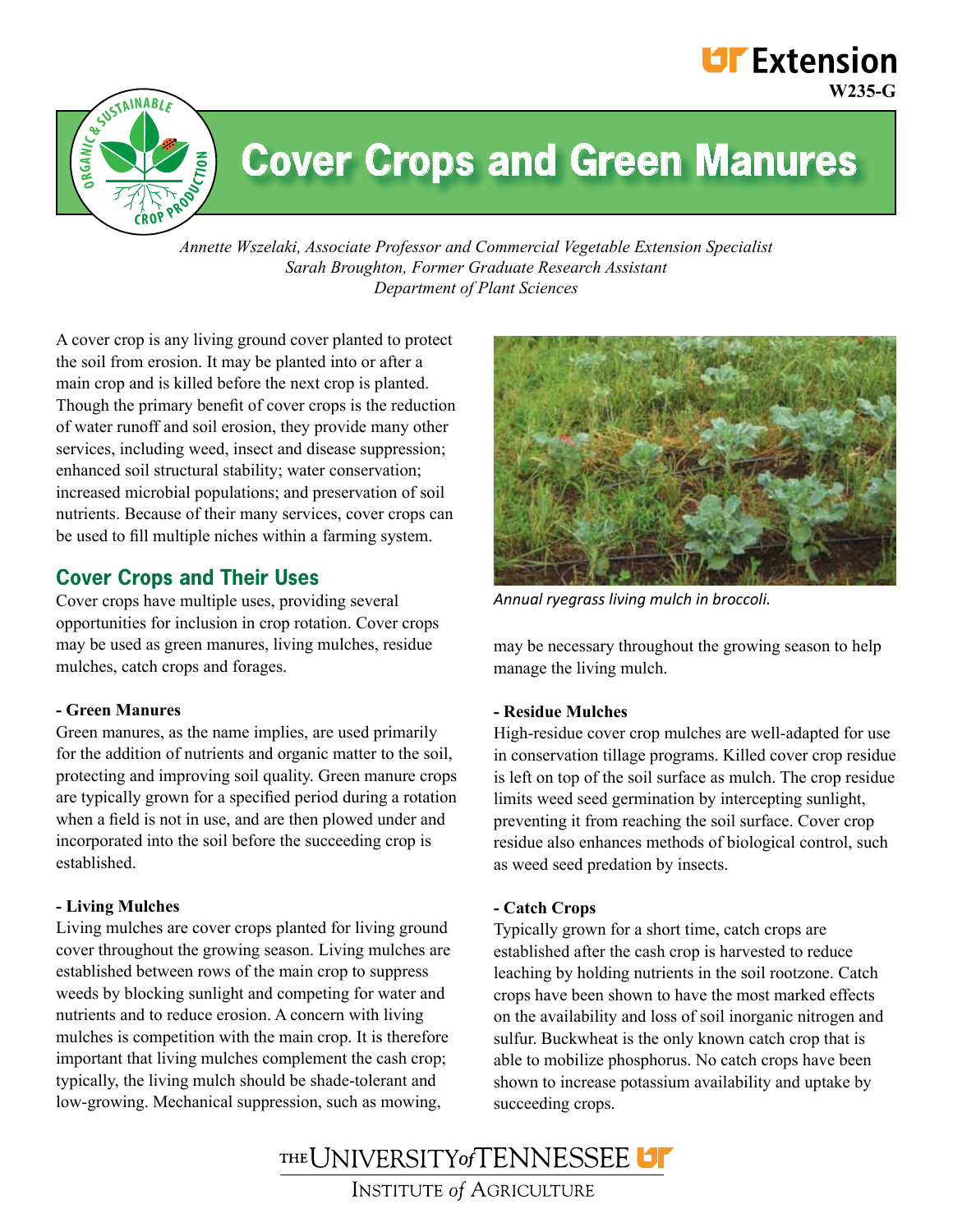

*Buckwheat is an excellent short-season, summer cover crop that catches phosphorous, making it available to subsequent crops, and attracts beneficial insects and pollinators.*

#### **- Forages**

Forage crops are those grown for grazing by livestock. Forages function as cover crops when they are used for haying or pasturing, and as a green manure when eventually killed or tilled in. Many of the grasses and legumes selected as forages are typically used as cover crops.

## **Benefits of Cover Crops and Green Manures**

#### **- Organic Matter and Soil Structure**

The addition of cover crops in a production system furnishes organic matter that helps to boost soil quality. During the breakdown of organic matter by microorganisms, compounds are formed that help bind soil particles together into aggregates of various sizes. Soil aggregates are clumps of soil particles held together by clay, plant roots, bacteria and fungi, and the byproducts of decomposition. Soil aggregation creates spaces, or pores, within the soil that are essential for storing air and water. Organic matter additions increase the number of largersized aggregates in the soil, enhancing overall porosity. Soil structure has a major influence on soil quality; a well-aggregated soil tills easily, is well-aerated, has a high water infiltration rate and supports biological activity. All of these aid in root growth and seedling emergence. Wellaggregated soil is said to have good "tilth." Approximately 2 tons/acre/year of crop residue are considered adequate to maintain soil organic matter at constant levels in continuously cropped soils.

#### **- Legumes and Nitrogen Production**

The addition of leguminous crops, which are able to fix their own nitrogen (N) from the atmosphere, will



*Purple vetch is a cool season, leguminous cover crop that does well in Tennessee.* 

provide N for succeeding crops when plant residues are incorporated into the soil. If conservation tillage is used, the N will also slowly become available but will be tied up in the decaying residue. Planting legume cover crops, as pure stands or bi-cultures, can be used as a replacement or supplement for inorganic nitrogen fertilizers. Nitrogen supplied by legume crops can be held in the soil for extended periods and be available for plant uptake, unlike highly soluble N fertilizers, which have a significant potential to leach out of the plant root zone.

Nitrogen accumulation by leguminous crops ranges from 50-200 lbs N/acre depending on the species of legume grown, the total amount of biomass produced and the percentage of N in the plant tissue. The portion of green manure N available to the following crop is usually 40-60 percent of the total amount contained in the legume. Forty percent can be expected in the first year following a cover crop that is killed and used as mulch. Sixty percent can be expected when the cover crop is incorporated as a green manure. Lesser amounts are available in following years, but increased yields are apparent for two to three growing seasons.

Conditions that encourage good N production include good crop stand, optimum soil nutrient levels and soil pH, good nodulation and adequate soil moisture and temperature.

#### **- Nutrient Enrichment**

The inclusion of cover crops into rotation plans can cut fertilizer costs by contributing N and scavenging for nutrients below the cash crop rooting zone. In addition to N supplied by legumes, cover crops help recycle nitrogen, phosphorous, potassium, calcium, magnesium and sulfur. These nutrients are held by the cover crop until it is incorporated into the soil, when they are made available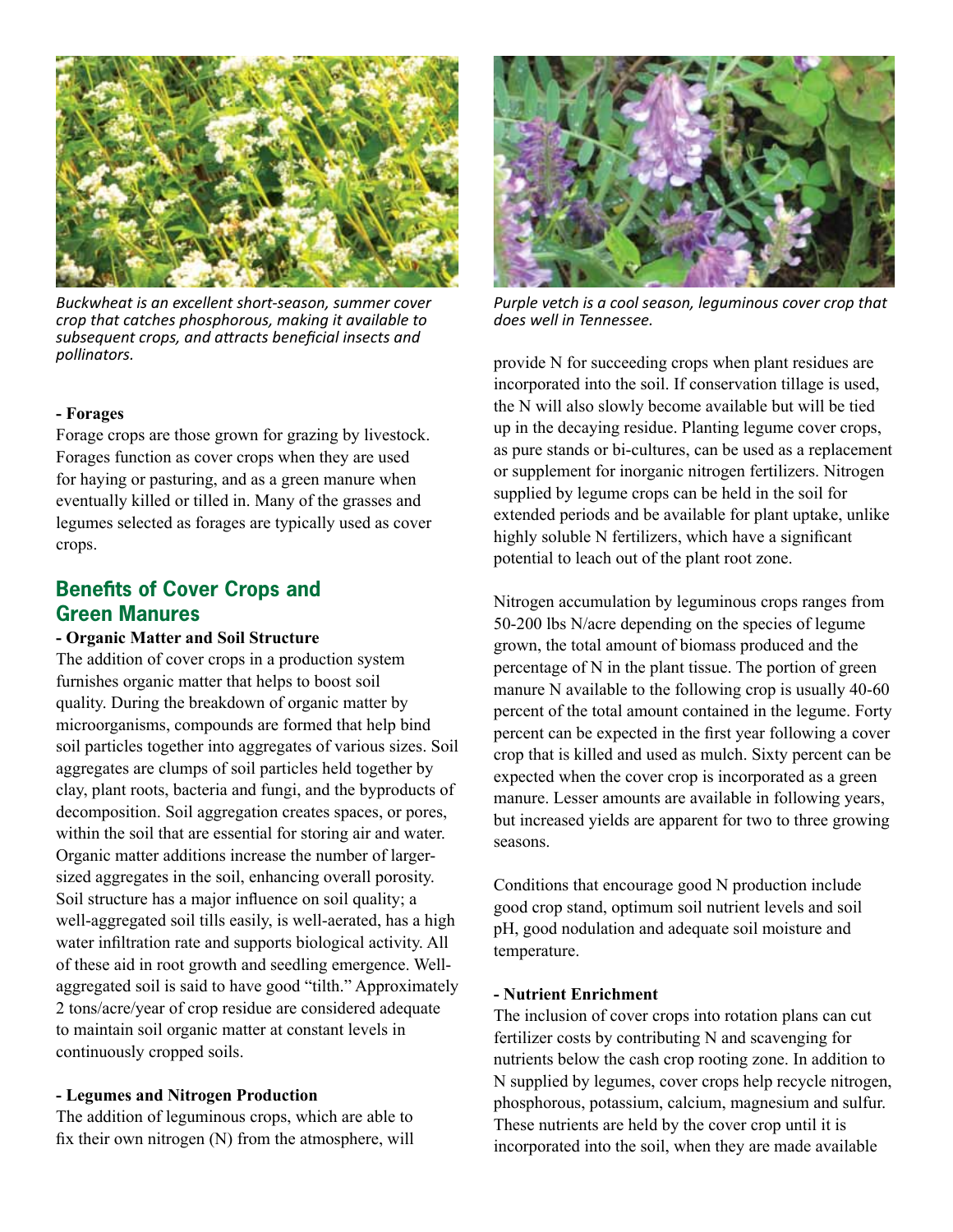through decomposition. The breakdown of green manures in the soil also produces organic acids, which are formed as a byproduct of microbial activity. The organic acids react with insoluble mineral rocks, releasing nutrients that are available to the crop.

#### **- Soil Microbial Activity**

Cover crop residues furnish a carbon or food source to microorganisms. When a green manure crop is incorporated into the soil, microbes multiply to break down the fresh plant material, resulting in a rapid increase of microorganisms. Microbial populations may be enhanced 2-6 fold. As populations grow and plant matter is decomposed, soil microorganisms enhance soil structure through the production of compounds that aid in soil aggregation.

Factors that influence the breakdown of organic matter include soil temperature, soil moisture and the C:N ratio of plant material. The C:N ratio reflects the type and age of plant material. Microorganisms use carbon as an energy source and nitrogen to build their cell structure. Higher C:N ratios can result in N being tied up by soil microbes to break down carbon-rich residues, while lower C:N ratios will provide more N release into the soil for immediate use by plants. The optimum C:N ratio for soil is between 15:1 to 25:1.

#### **- Water Conservation**

Using cover crops impacts soil water conservation and availability. In early spring, soil water is removed when cover crop growth and transpiration are highest. In many Southern soils, which are too wet in spring, this may allow for earlier tillage and planting. During the growing season, cover crop residue mulches retain soil moisture when crop transpiration rates are greatest and rainfall is seasonally at its lowest. Mulches that result from killed cover crops increase water infiltration and reduce water evaporation from the soil surface in no-till planting, allowing conservation tillage systems to provide moisture that would otherwise be lost through evaporation. Covering the soil, whether with living mulches or crop residue, reduces crusting and subsequent surface water runoff. Cover crops protect water quality by slowing erosion and runoff, reducing pollution caused by sediments, nutrients and chemicals.

#### **- Weed Suppression**

The use of cover crops can reduce the need for herbicides by suppressing weeds. The presence of winter annuals and living mulches helps control escaped weeds and may

prevent or slow the invasion of new weeds. Cover crops suppress weeds by out-competing for water and nutrients. Cover crops above the weed canopy intercept light, shading the soil and reducing soil surface temperatures, making it difficult for weeds to establish. Some cover crops, such as small grains like rye and summer annual forages related to sorghum and sudangrass, exhibit allelopathy. Allelopathic cover crops inhibit or slow the growth of other nearby plants by releasing natural toxins. The mulch that results from mowing or killing these crops can provide significant weed control in no-till cropping systems.

#### **- Pest Management**

Cover crops can also reduce the need for pesticides by increasing the diversity of plants, arthropods, mammals, birds and microorganisms in the farm system. Diversified natural systems are more stable, and serious pest outbreaks are rare because natural controls exist to counteract pest population explosions, keeping pest populations in balance.

Cover crops provide pollen, nectar and habitat for beneficial organisms such as predators while they are searching for pests. Once a main crop is growing, the beneficial organisms from the cover crop move onto it. Cover crops also host beneficial microbes that discourage disease by creating competition below the soil surface with soilborne pathogens.

## **Managing Cover Crops**

#### **- Establishment**

When planted solely for soil conservation, cover crops should provide a high percentage of ground cover as quickly as possible. Sowing a mix of grassy and leguminous-type crops will increase ground coverage, act as insurance if one crop does not establish as well as the other and provide more benefits than planting a single cover crop.

Crop selection depends upon the niche, or need to be met, and establishment guidelines will vary by crop. For information on crops and seeding information, see the UT Extension fact sheet Forage and Field Crop Seeding Guide for Tennessee (PB 378), available online at http://utextension.tennessee.edu/publications/Documents/ pb378.pdf

## **- Killing**

In traditional systems, cover crops are often killed with herbicides. However, in organic systems, approved